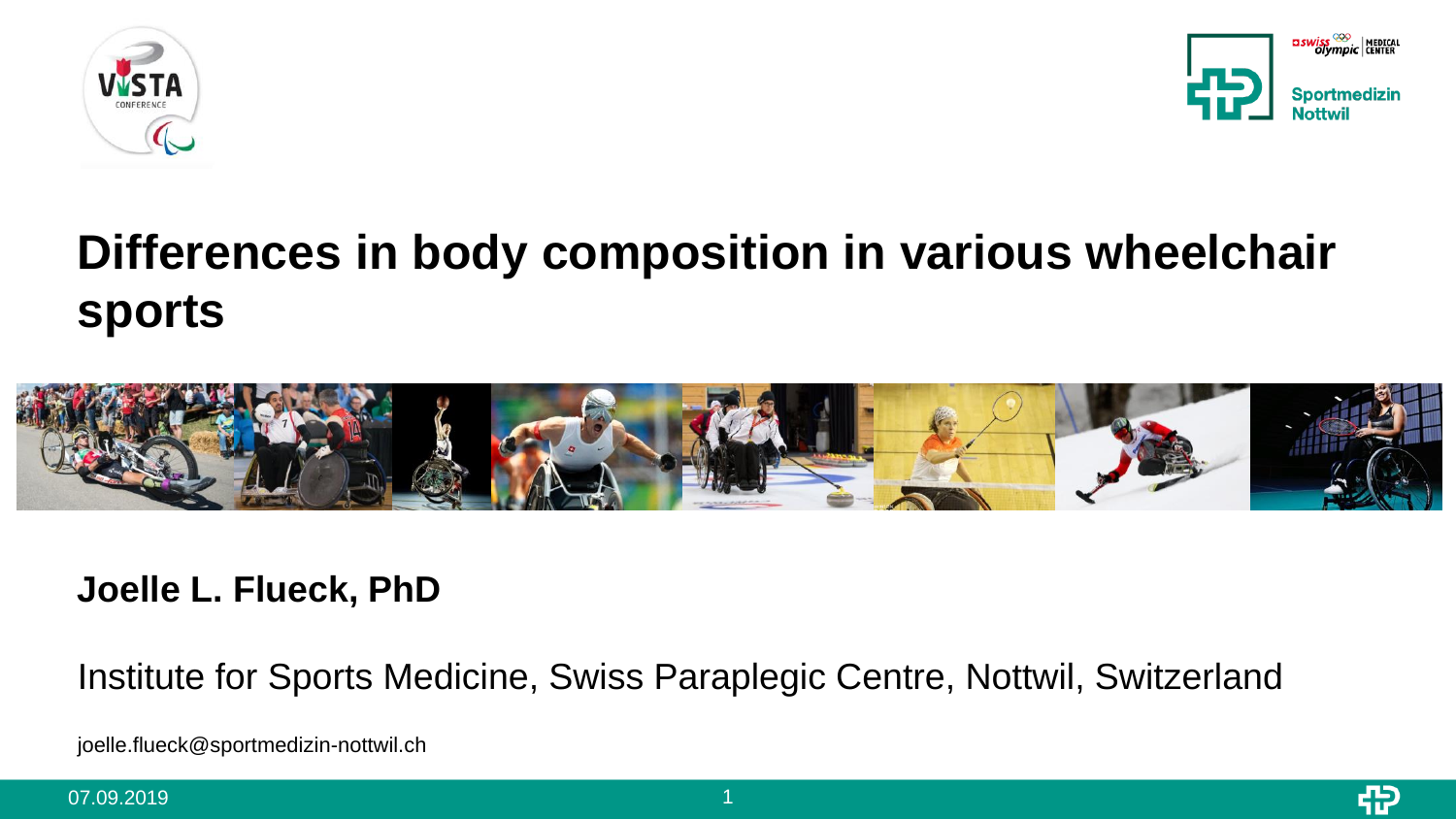# **Body composition after an SCI**

- Decrease in muscle mass and
- Increase in fat mass
- Increase in body fat percentage
- **Spasticity prevents loss of muscle mass in** paralyzed regions

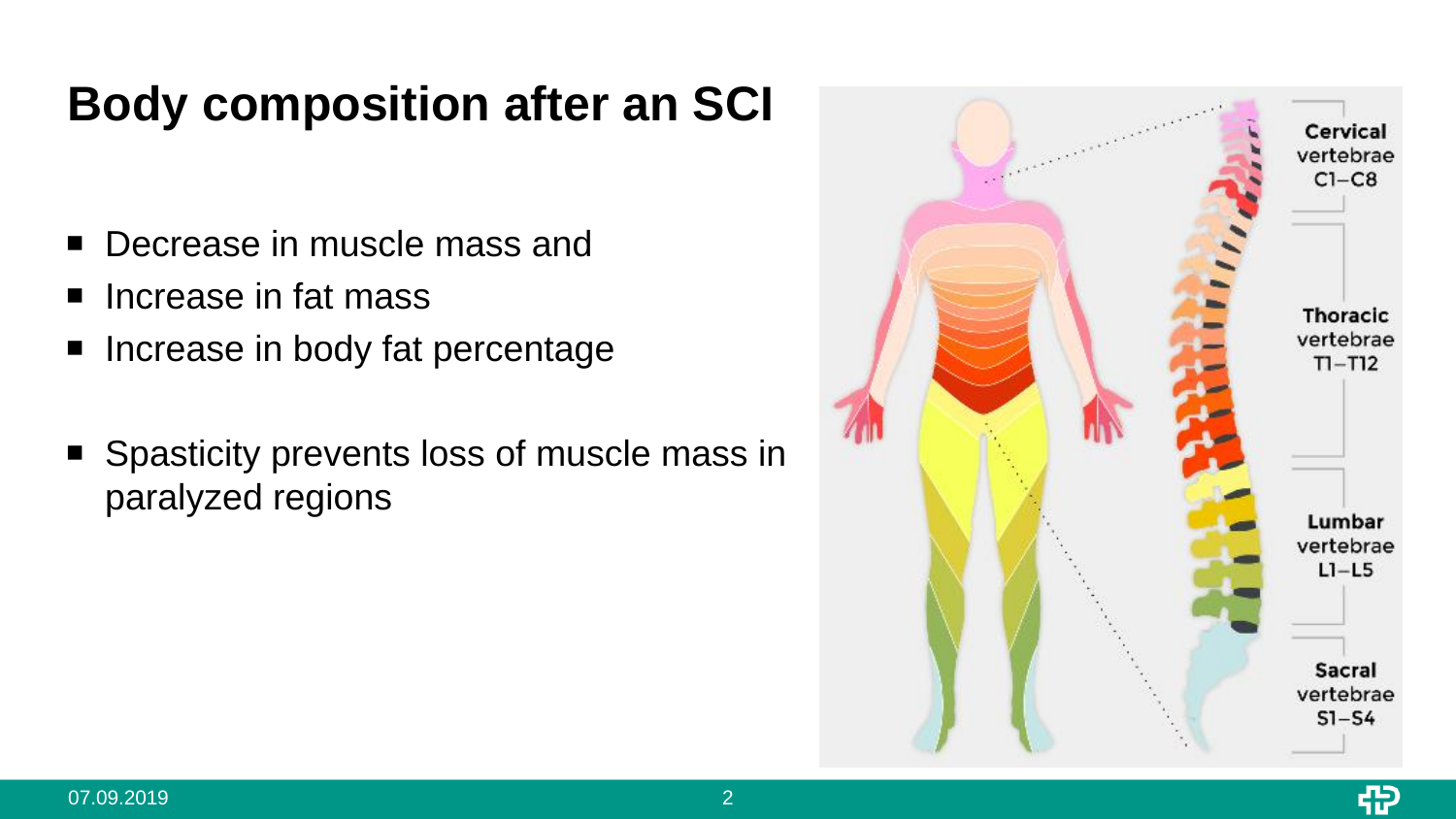# **Assessment of body composition in SCI**

- "Results showed that the predictions of %fat when using BIA, ADP or skinfolds *systematically underestimated the %fat mass as measured by the DXA" (Goosey-Tolfrey et al. 2016)*
- *"DXA provides good short-term precision in whole body and segmental analysis of body composition in elite athletes with disability" (Keil et al. 2016)*
- Segmental assessment of body composition in SCI needed
- DXA is the most accurate method for SCI at the moment

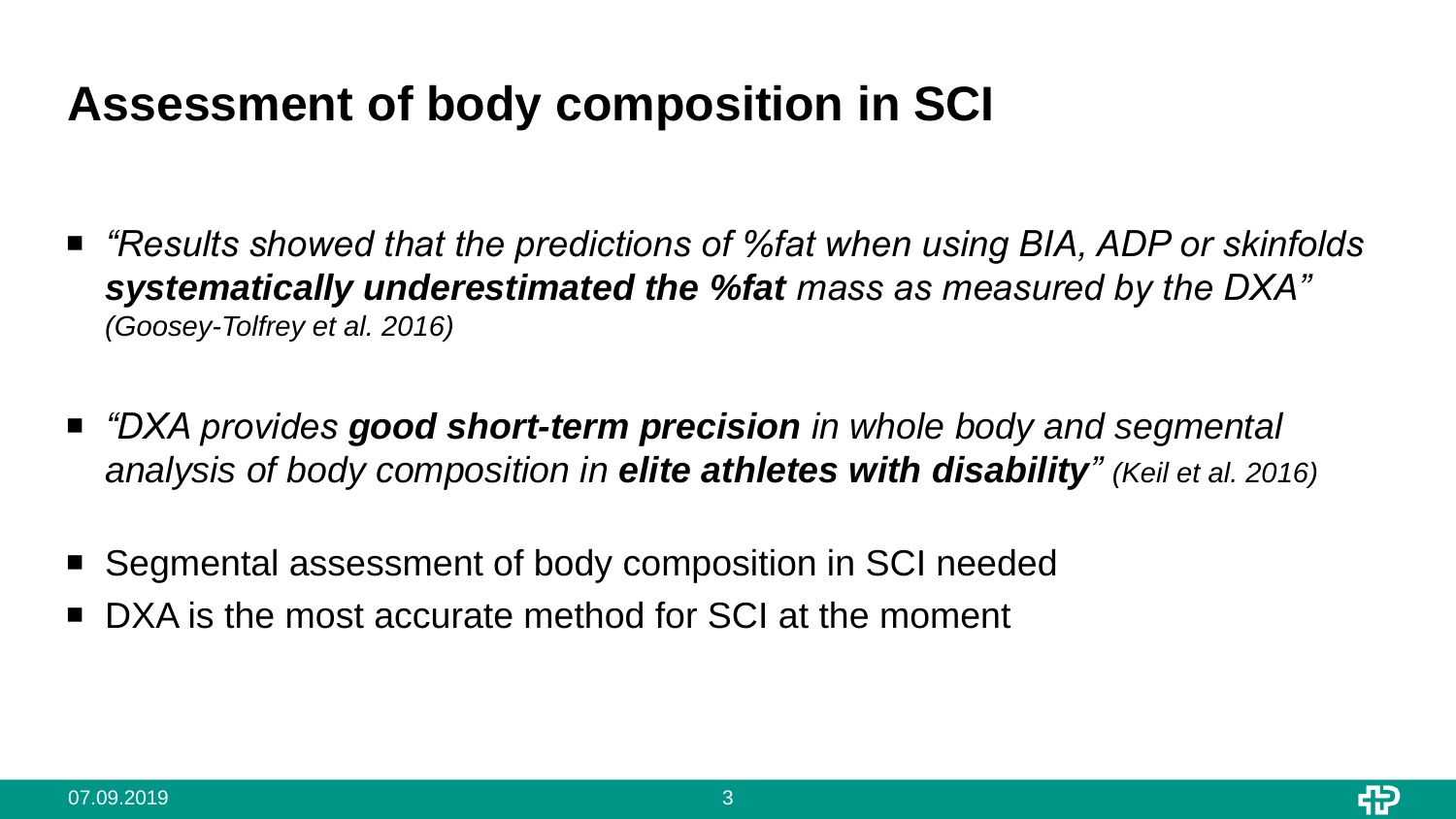#### **Methods**

- **Retrospective analysis** of DXA scans in elite wheelchair athletes of various sports
- DXA scans were performed at the **yearly medical check-up**
- Medical data form clinic internal system: upper extremity motor score (UEMS), motor level of the injury (MLI)
- Normally distributed data (overall), not normally distributed between different sports  $\rightarrow$  t-Test and Kruskal-Wallis test/Mann-Whitney-U test
- Statistical significance  $\rightarrow$  set at α-level of 0.05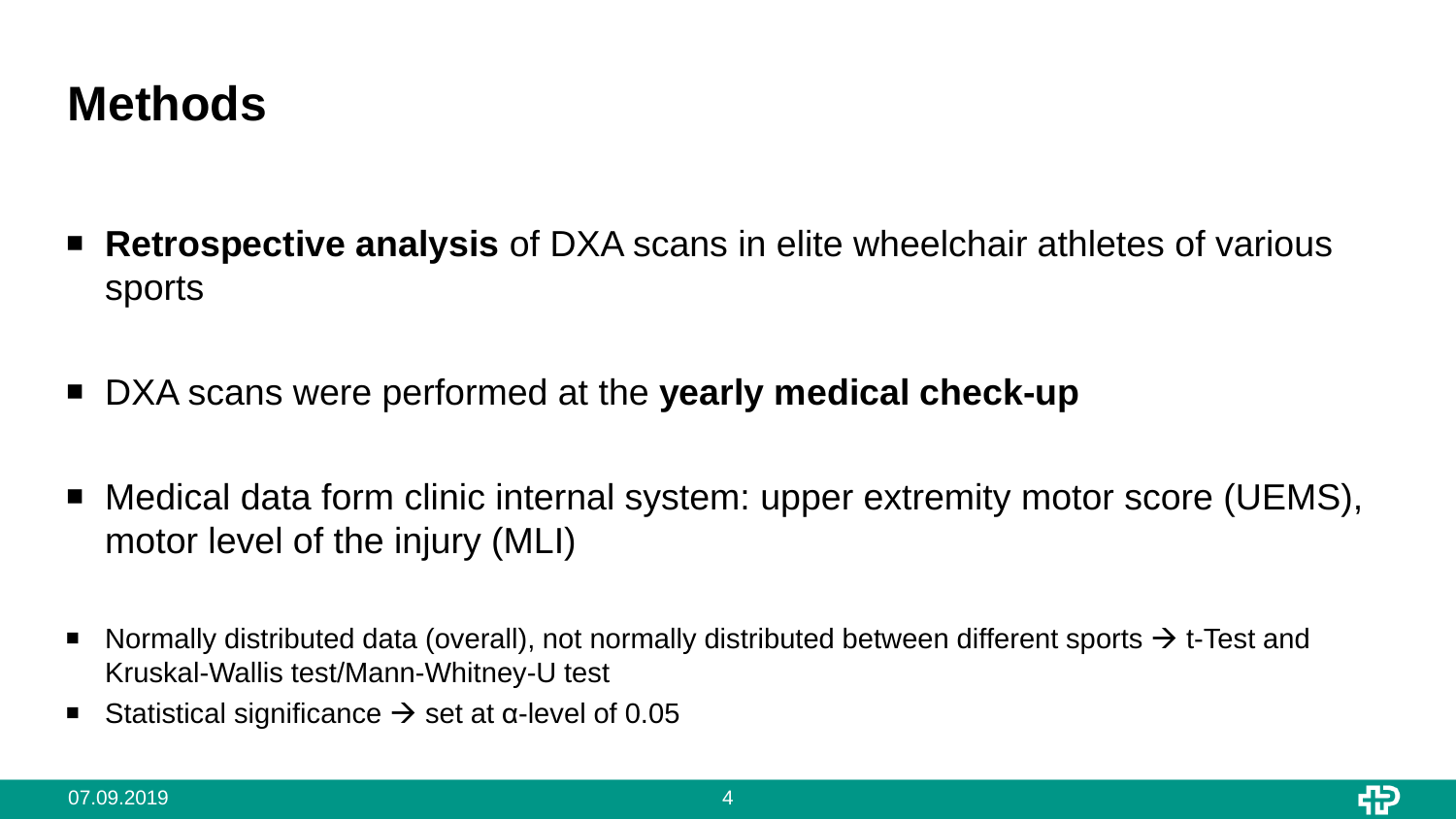

49

## **Results: characteristics of the athletes**

| Group               | N  | Age<br>[y]  | <b>Body mass</b><br>[kg] | Height<br>[cm]   | Time since injury<br>[y] |
|---------------------|----|-------------|--------------------------|------------------|--------------------------|
| <b>Paracycling</b>  | 11 | $34 \pm 11$ | $60.5 \pm 10.8$          | $172.3 \pm 10.1$ | $19.3 \pm 11.8$          |
| <b>Rugby</b>        | 14 | $31 \pm 6$  | $71.7 \pm 18.5$          | $178.1 \pm 11.0$ | $14.2 \pm 8.4$           |
| <b>Basketball</b>   | 6  | $33 \pm 10$ | $70.2 \pm 10.8$          | $172.5 \pm 12.0$ | $25.8 \pm 0.4$           |
| <b>Athletics</b>    | 13 | $26 \pm 8$  | $53.2 \pm 12.0$          | $161.8 \pm 15.8$ | $21.2 \pm 10.8$          |
| <b>Curling</b>      | 6  | $51 \pm 2$  | $74.9 \pm 8.9$           | $172.7 \pm 3.6$  | $23.1 \pm 10.2$          |
| <b>Court sports</b> | 8  | $35 \pm 15$ | $64.0 \pm 13.6$          | $166.6 \pm 11.1$ | $19.8 \pm 15.8$          |
| <b>Others</b>       | 10 | $32 \pm 13$ | $67.9 \pm 12.5$          | $164.7 \pm 14.9$ | $13.0 \pm 5.3$           |
|                     |    |             |                          |                  |                          |
| <b>Men</b>          | 49 | $34 \pm 11$ | $68.9 \pm 13.7$          | $175.3 \pm 9.7$  | $19.0 \pm 11.4$          |
| Women               | 20 | $32 \pm 12$ | $56.4 \pm 14.1$          | $156.7 \pm 17.4$ | $19.1 \pm 7.3$           |
| Paraplegia          | 36 | $35 \pm 13$ | $62.9 \pm 13.0$          | $168.4 \pm 12.6$ | $21.2 \pm 10.9$          |
| <b>Tetraplegia</b>  | 19 | $34 \pm 8$  | $71.5 \pm 16.9$          | $178.1 \pm 9.1$  | $15.5 \pm 9.4$           |
| <b>Non-SCI</b>      | 14 | $30 \pm 12$ | $62.2 \pm 14.7$          | $162.4 \pm 21.2$ | $15.7 \pm 0.9$           |
|                     |    |             |                          |                  |                          |
| Total               | 69 | $33 \pm 11$ | $65.1 \pm 14.8$          | $169.9 \pm 14.9$ | $19.0 \pm 10.5$          |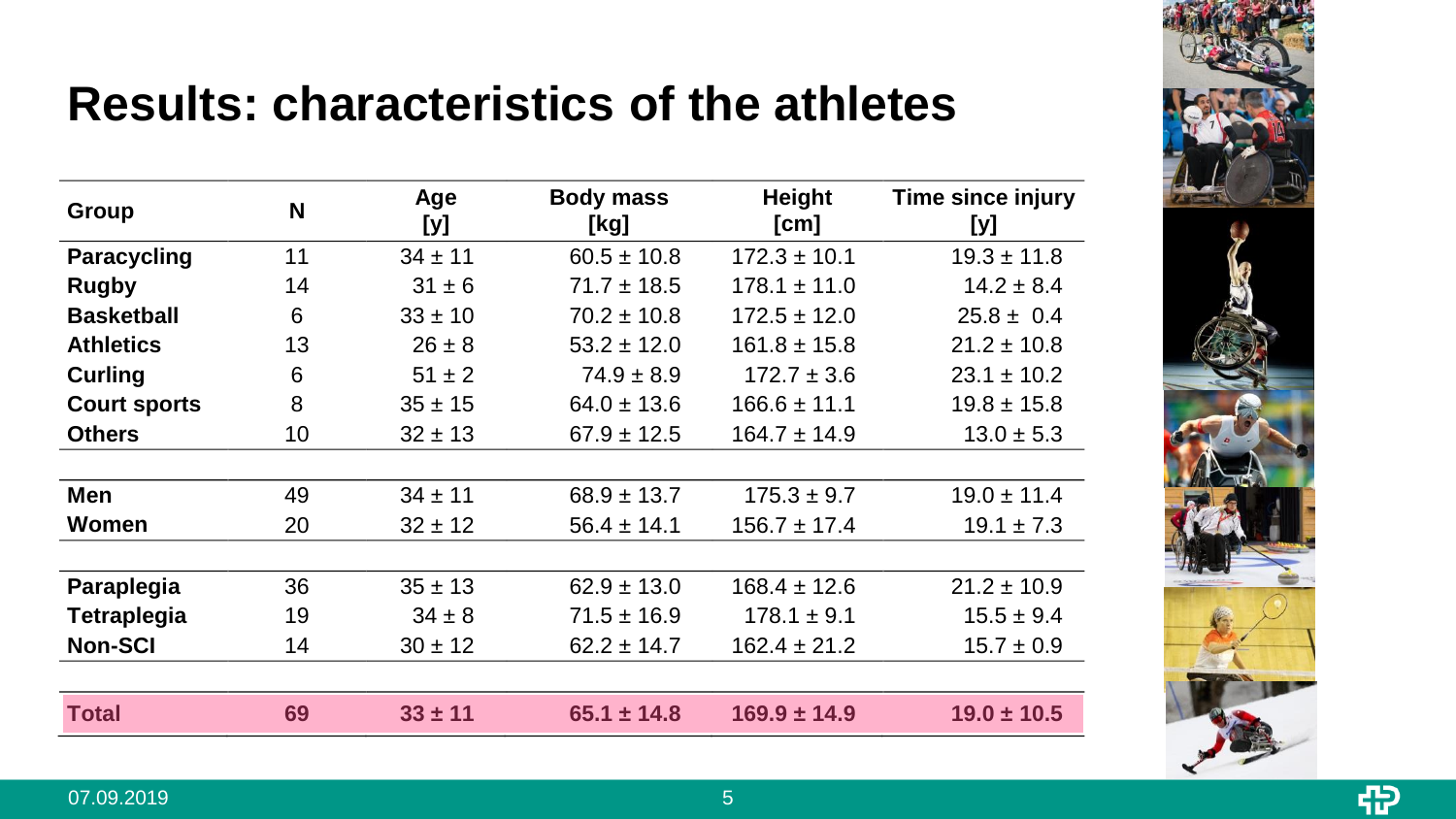## **Results: FFM and FM in different wheelchair sports**

| Group               | N  |                         | Fat-free mass [kg] |                | Fat mass [kg] |               |                  |  |
|---------------------|----|-------------------------|--------------------|----------------|---------------|---------------|------------------|--|
|                     |    | <b>Arms</b>             | Legs               | <b>Trunk</b>   | <b>Arms</b>   | Legs          | <b>Trunk</b>     |  |
| Paracycling         | 11 | $7.8 \pm 2.0$           | $10.1 \pm 4.2$     | $22.6 \pm 3.4$ | $1.4 \pm 0.8$ | $5.0 \pm 2.8$ | $5.2 \pm 3.4$    |  |
| <b>Rugby</b>        | 14 | $7.0 \pm 1.6$           | $14.1 \pm 4.1$ *   | $25.7 \pm 5.5$ | $1.9 \pm 1.2$ | $5.8 \pm 2.9$ | $8.0 \pm 5.2$    |  |
| <b>Basketball</b>   | 6  | $\rightarrow$ 9.0 ± 1.0 | $13.1 \pm 5.5$ $*$ | $27.6 \pm 4.4$ | $1.7 \pm 0.9$ | $4.6 \pm 1.9$ | $7.4 \pm 4.7$    |  |
| <b>Athletics</b>    | 13 | $6.6 \pm 2.4$           | $6.9 \pm 3.8$      | $20.5 \pm 6.2$ | $1.8 \pm 0.8$ | $5.4 \pm 2.4$ | $5.8 \pm 2.4$    |  |
| Curling             | 6  | $7.6 \pm 1.5$           | $10.4 \pm 2.8$     | $26.0 \pm 3.3$ | $2.9 \pm 0.9$ | $8.7 \pm 2.4$ | $12.7 \pm 3.8$ * |  |
| <b>Court sports</b> | 8  | $6.3 \pm 1.4$           | $10.4 \pm 3.9$     | $22.4 \pm 5.0$ | $2.5 \pm 0.9$ | $7.1 \pm 3.8$ | $7.8 \pm 4.8$    |  |
| <b>Others</b>       | 10 | $7.2 \pm 2.0$           | $10.5 \pm 5.3$     | $24.7 \pm 5.3$ | $2.2 \pm 1.0$ | $6.5 \pm 2.8$ | $7.8 \pm 3.5$    |  |
| <b>Total</b>        | 69 | $7.2 \pm 1.9$           | $10.7 \pm 4.8$     | $23.9 \pm 5.3$ | $2.0 \pm 1.1$ | $6.0 \pm 2.9$ | $7.5 \pm 4.4$    |  |

No significant difference in fat percentage between the groups

Highest fat percentage (>40 %) in the legs in athletics (low muscle mass, similar fat mass)

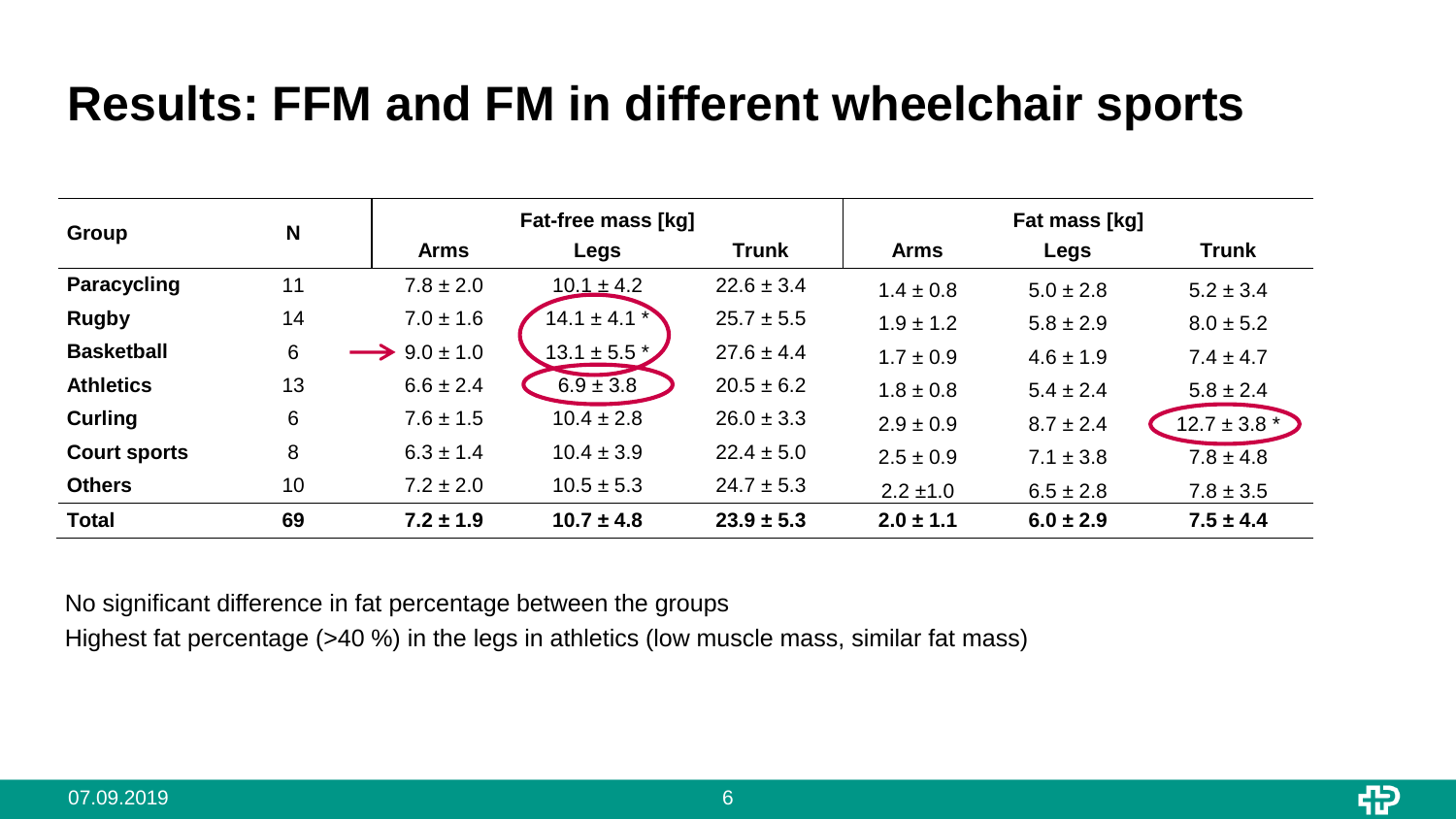#### **Results: male vs. female athletes**



total fat-free mass fat-free mass arms **Set fat-free mass legs** 

#### Females:

- **Lower muscle mass**
- Higher fat mass

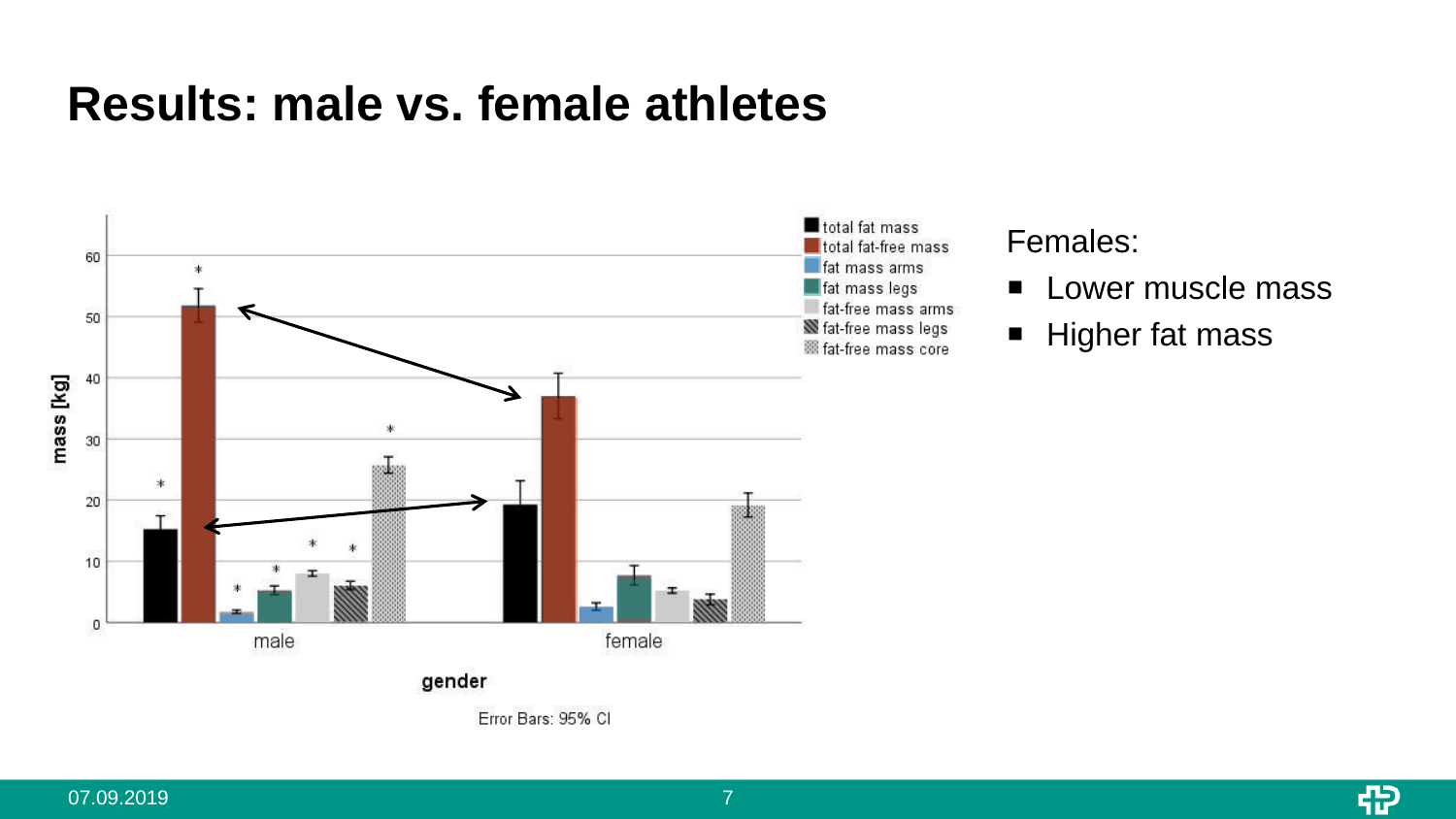## **Results: FFM in the arms (tetraplegia)**

| Participant              | <b>Lesion level</b> | <b>MLI</b>     |                | Sport       | Fat-free mass (kg) |                 | Difference (g)    | <b>UEMS</b>    |                 | <b>Dominant side</b> | Congruence     |
|--------------------------|---------------------|----------------|----------------|-------------|--------------------|-----------------|-------------------|----------------|-----------------|----------------------|----------------|
| <b>Incomplete lesion</b> |                     | Right          | Left           |             | Right arm          | Left arm        | Right vs. Left    | Right          | Left            |                      |                |
| 1                        | C <sub>2</sub>      | C <sub>5</sub> | C <sub>3</sub> | Athletics   | 3.06               | 2.43            | 636.3             | 20             | 14 <sup>2</sup> | Right                | ☑              |
| $\overline{2}$           | C <sub>4</sub>      | C6             | C6             | Rugby       | 2.63               | 2.75            | 112.0             | 11             | 11              | no                   | ☑              |
| 3                        | C <sub>5</sub>      | C <sub>5</sub> | C <sub>7</sub> | Paracycling | 3.65               | 4.10            | 450.3             | 14             | 20              | Left                 | ☑              |
| $\overline{4}$           | C <sub>5</sub>      | C <sub>6</sub> | C <sub>6</sub> | Rugby       | 2.61               | 2.47            | 140.1             | 9              | 16              | Left                 | 図              |
| 5                        | C <sub>5</sub>      | n.a.           | n.a.           | Rugby       | 4.82               | 4.28            | 540.2             | n.a.           | n.a.            | n.a.                 | n.a.           |
| 6                        | C <sub>5</sub>      | C <sub>7</sub> | C <sub>7</sub> | Rugby       | 4.21               | 3.83            | 372.5             | 23             | 20              | Right                | $\boxtimes$    |
| $\overline{7}$           | C <sub>5</sub>      | C <sub>7</sub> | C6             | Athletics   | 3.39               | 2.79            | 598.0             | 19             | 13              | Right                | ☑              |
| 8                        | C <sub>5</sub>      | C6             | C <sub>5</sub> | Athletics   | 5.35               | 5.37            | 17.6              | 20             | 19              | no                   | ☑              |
| 9                        | C <sub>6</sub>      | C <sub>7</sub> | C <sub>8</sub> | Rugby       | 2.86               | 3.01            | 141.1             | 18             | 23              | Left                 | ☑              |
| 10                       | C <sub>6</sub>      | C8             | C <sub>7</sub> | Rugby       | 4.81               | 4.18            | 627.7             | 24             | 23              | Right                | $\boxtimes$    |
| 11                       | C <sub>6</sub>      | C <sub>8</sub> | C <sub>7</sub> | Rugby       | 3.33               | 3.02            | 307.8             | 19             | 15              | Right                | $\boxtimes$    |
| 12                       | C <sub>6</sub>      | n.a.           | n.a.           | Rugby       | 3.73               | 3.47            | 256.2             | n.a.           | n.a.            | n.a.                 | n.a.           |
| 13                       | C <sub>6</sub>      | n.a.           | n.a.           | Rugby       | 4.70               | 3.85            | 843.9             | n.a.           | n.a.            | n.a.                 | n.a.           |
| 14                       | C <sub>6</sub>      | n.a.           | n.a.           | Rugby       | 4.38               | 4.15            | 238.1             | n.a.           | n.a.            | n.a.                 | n.a.           |
| 15                       | C7                  | C <sub>7</sub> | C <sub>7</sub> | Athletics   | 2.88               | 3.70            | 824.2             | 19             | 19              | no                   | 図              |
| 16                       | C <sub>8</sub>      | C8             | C <sub>8</sub> | Rugby       | 3.75               | 3.70            | 53.2              | $\bigcirc$     | 19 <sup>2</sup> | Right                | ☑              |
| Mean $\pm$ SD            |                     |                |                |             | $3.76 \pm 0.87$    | $3.57 \pm 0.79$ | $305.4 \pm 361.6$ | $18.1 \pm 4.6$ | $17.7 \pm 3.8$  |                      |                |
|                          |                     |                |                |             |                    |                 |                   |                |                 |                      |                |
| <b>Complete lesion</b>   |                     |                |                |             |                    |                 |                   |                |                 |                      |                |
| 17                       | C <sub>6</sub>      | C <sub>6</sub> | C <sub>6</sub> | Paracycling | 3.87               | 3.84            | 28.5              | 11             | 14              | Left                 | ×              |
| 18                       | C <sub>6</sub>      | T <sub>1</sub> | C <sub>8</sub> | Paracycling | 3.39               | 2.97            | 415.4             | 24             | 19              | Right                | ☑              |
| 19                       | C <sub>6</sub>      | C <sub>6</sub> | C <sub>6</sub> | Rugby       | 3.83               | 3.18            | 643.9             | 10             | 10              | n.a.                 | $\pmb{\times}$ |
| 20                       | C7                  | C7             | C <sub>5</sub> | Rugby       | 3.84               | 3.58            | 262.7             | 24             | 16              | Right                | ☑              |
| Mean $\pm$ SD            |                     |                |                |             | $3.39 \pm 0.39$    | $3.73 \pm 0.23$ | $337.6 \pm 258.9$ | $17.2 \pm 6.7$ | $14.8 \pm 3.8$  |                      |                |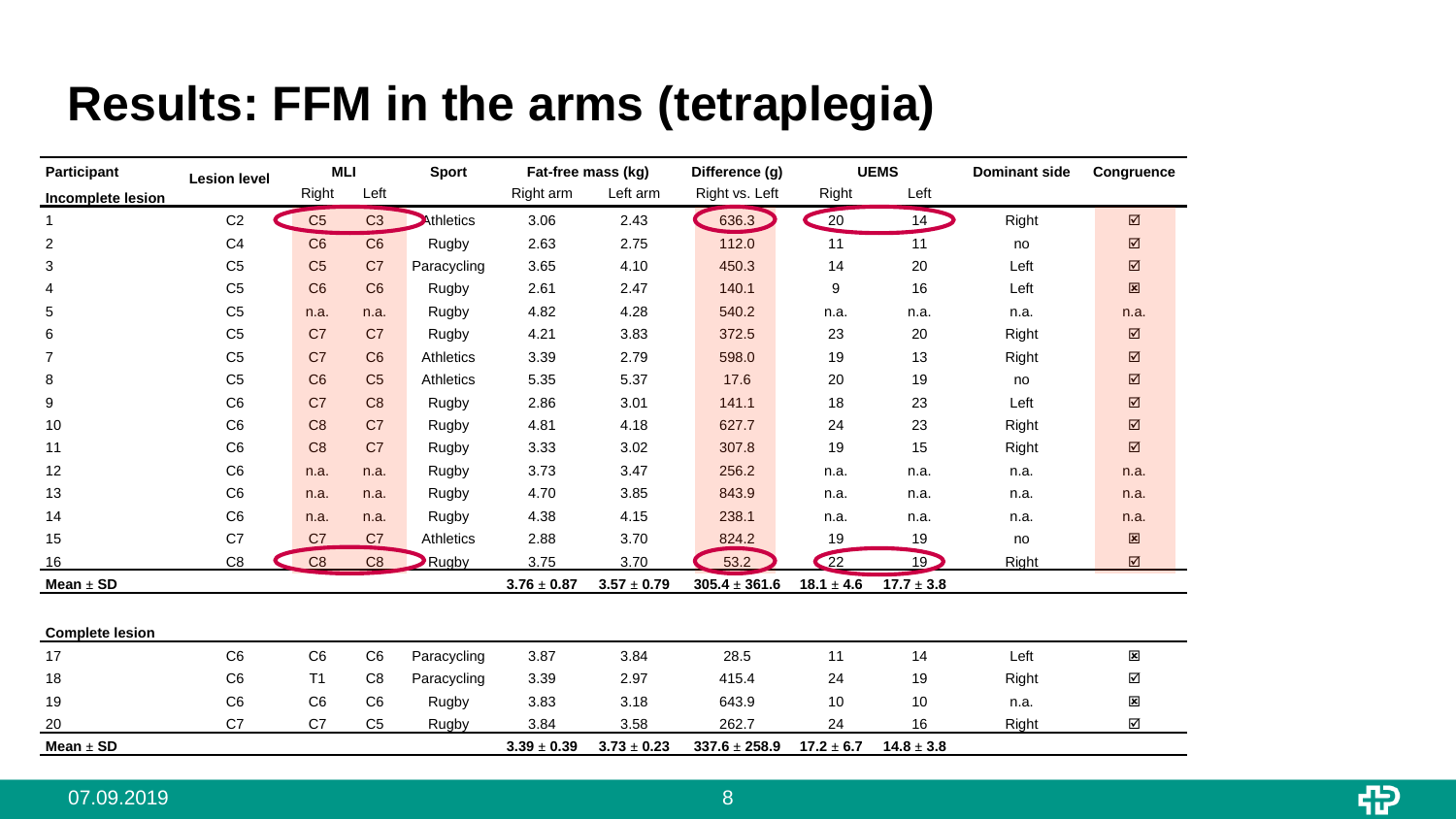# **Conclusion**

- **Sport-specific differences** in body composition might occur
- Diffulties to detect due to differences between **gender, lesion level, spasticity, completeness and other injury-related factors**
- **Lower muscle mass, higher fat** mass in female elite wheelchair athletes
- Differences between left and right arm in tetraplegic athletes migh evolve from differences in **UEMS and MLI**
- Interpretation of body composition in wheelchair athletes  $\rightarrow$  knowledge about physiology/consequences of injury